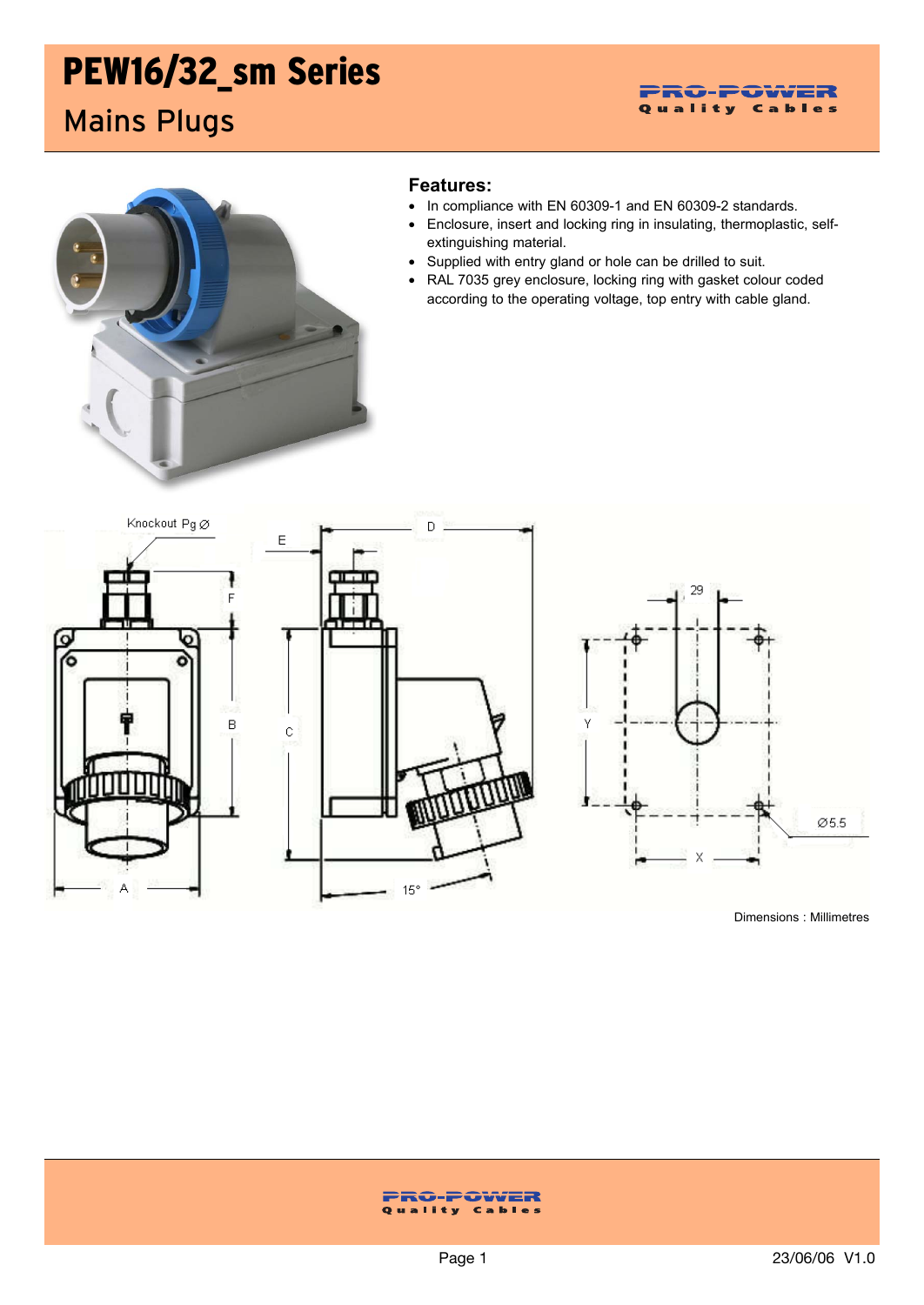## PEW16/32\_sm Series

### Mains Plugs

|  |  |  |  |  | PRO-POWER      |  |  |
|--|--|--|--|--|----------------|--|--|
|  |  |  |  |  | Quality Cables |  |  |

| <b>Current</b><br>Rating<br>(A) | <b>Poles</b> | A   | $\, {\bf B}$ | $\mathbf C$ | D   | E  | F  | X  | Υ   | PgØ<br>Knockout |
|---------------------------------|--------------|-----|--------------|-------------|-----|----|----|----|-----|-----------------|
| 16                              | $2P +$       | 75  | 115          | 144         | 126 | 19 | 35 | 65 | 105 | $16\,$          |
|                                 | $3P +$       |     |              |             | 134 |    |    |    |     |                 |
|                                 | $3P + N +$   |     | 130          | 164         | 145 | 22 |    | 85 | 115 | 21              |
| 32                              | $2P +$       | 100 |              | 178         | 154 |    | 42 |    |     |                 |
|                                 | $3P +$       |     |              |             |     |    |    |    |     |                 |
|                                 | $3P + N +$   |     |              |             | 160 |    |    |    |     |                 |

Dimensions : Millimetres

### **Part Number Table**

| <b>Description</b>        | <b>Part Number</b> |  |  |  |  |
|---------------------------|--------------------|--|--|--|--|
| Wall Mount Inlet 16A 240V | PEW1663SMB         |  |  |  |  |
| Wall Mount Inlet 16A 415V | PFW1665SMB         |  |  |  |  |
| Wall Mount Inlet 32A 240V | PFW3263SMA         |  |  |  |  |
| Wall Mount Inlet 32A 415V | PFW3265SMA         |  |  |  |  |

### **FRO-FOWER**<br>Quality Cables